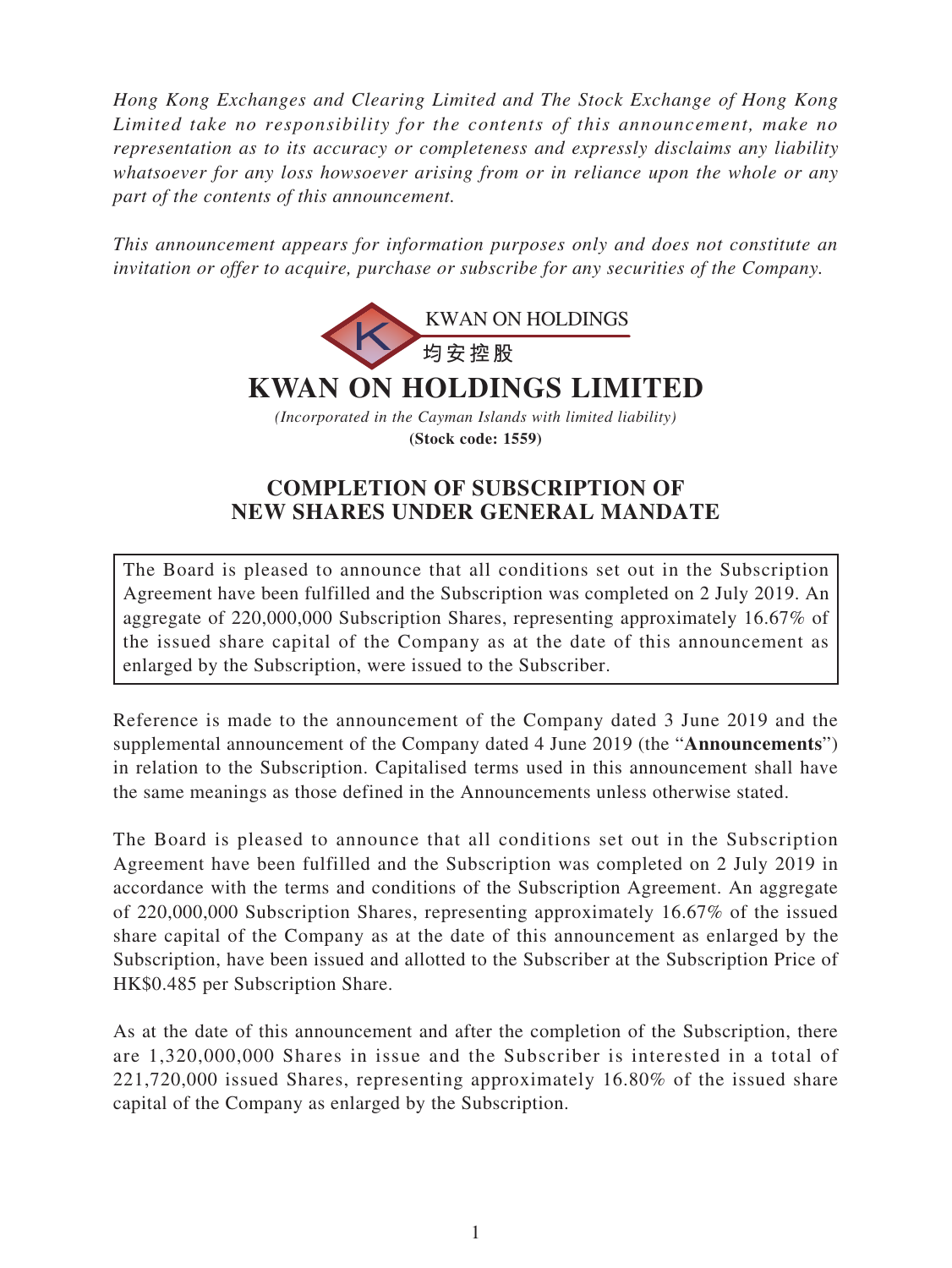The table below sets out the changes to the shareholding structure of the Company as a result of the completion of the Subscription, respectively:

| Name of shareholder                                      | <b>Shareholding immediately</b><br>before the completion of the<br>Subscription |                               | <b>Shareholding immediately</b><br>after the completion of the<br>Subscription |                               |
|----------------------------------------------------------|---------------------------------------------------------------------------------|-------------------------------|--------------------------------------------------------------------------------|-------------------------------|
|                                                          |                                                                                 | $%$ of                        |                                                                                | % of                          |
|                                                          | Number of<br><b>Shares</b>                                                      | shareholding<br>(approximate) | Number of<br><b>Shares</b>                                                     | shareholding<br>(approximate) |
| Sino Coronet Group Limited<br>("Sino Coronet") (Note 1)  | 248,000,000                                                                     | 22.55%                        | 248,000,000                                                                    | 18.79%                        |
| Rosy Height Holdings Limited<br>("Rosy Height") (Note 2) | 66,000,000                                                                      | $6.00\%$                      | 66,000,000                                                                     | 5.00%                         |
| The Subscriber and its associates                        | 1,720,000                                                                       | 0.16%                         | 221,720,000                                                                    | 16.80%                        |
| Other public Shareholders                                | 784,280,000                                                                     | 71.29%                        | 784,280,000                                                                    | 59.41%                        |
| <b>Total</b>                                             | 1,100,000,000                                                                   | 100.00%                       | 1,320,000,000                                                                  | 100.00%                       |